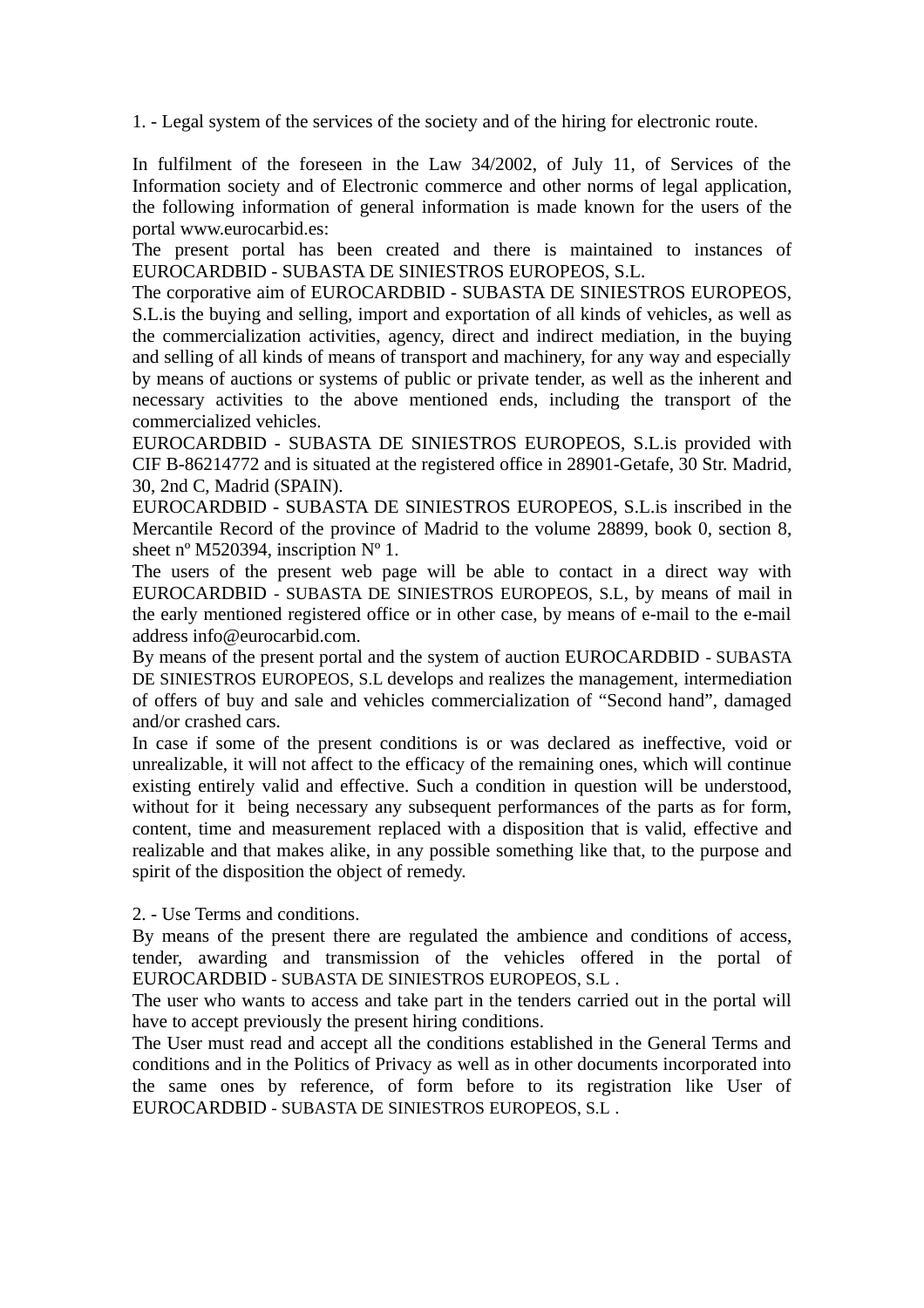3.- Capacity. Access Services and tender managed by EUROCARDBID - SUBASTA DE SINIESTROS EUROPEOS, S.L, as well as those what are accessories, are available only to natural or legal persons who have legal capacity to be bound and are professionals in the sector. May not use or access to the services people who may not have the capacity and condition as well as the minors or users of EUROCARDBID - SUBASTA DE SINIESTROS EUROPEOS, S.L, which have been temporarily suspended or disqualified definitively. The user prior to the registration shall be required to prove by the required means their status as professional or company in the sector for the purchase, either as unitary element or pieces or the carriage of vehicles.

4.- Registry. To access to the area of sale and tender managed by EUROCARDBID - SUBASTA DE SINIESTROS EUROPEOS, S.L, is required in advance register in accordance with the above mentioned form, providing the required documentation in the same time. The user undertakes to keep the personal data provided. EUROCARDBID - SUBASTA DE SINIESTROS EUROPEOS, S.L, may at its discretion to require the person who intends to register any additional information on their personal data, capacity or condition as an entrepreneur or professional.

5.- DEPOSIT: The user, natural or legal person, which is lacking the status of professional in the field of activity described in the demonstration II will be carried out, in the account, an income of €300.00 in order to guarantee the fulfillment of the obligations. This tank has as its aim the ensuring the correct behavior of the user and the proper use of the environment of the auction EUROCARBID SUBASTA DE SINIESTROS EUROPEOS, S.L.

 By its nature and purpose the bond does not produce interests, nor limit the obligations or responsibilities of the user. The same shall lapse on the form provided for in clause 11, and will be restored once they have been liquidated all relations between the user and EUROCARDBID - SUBASTA DE SINIESTROS EUROPEOS, S.L´

6.- Access. Once provided the necessary documentation and constituted the guarantee provided for in above mentioned paragraph 1, the user will receive an access key only, personal and non transferable, which would authorize to participate in the tender of the goods offered in the auctions organised in the portal of EUROCARDBID - SUBASTA DE SINIESTROS EUROPEOS, S.L. The user undertakes not to assign or facilitate to third party access to the environment of tender, being the sole responsibility for any use of the same.

7.- Changes. EUROCARDBID - SUBASTA DE SINIESTROS EUROPEOS, S.L. reserves the right to modify the General Terms and Conditions when necessary to improve the management of the service, making publishing at the web the terms and conditions changed. All modified terms shall enter into force 10 (ten) days of their publication. Within 5 (five) days following the publication of changes made, the user must communicate by e-mail or any other means expressed, non-acceptance of the modifications; in that case will be dissolved the contractual link and will be disqualified as a user, returning it in a period of five days since the resolution unless the user keep some debit balance with EUROCARDBID - SUBASTA DE SINIESTROS EUROPEOS, S.L Once this time period, shall be deemed that the user accepts the new terms and the contract will continue to link to both parties.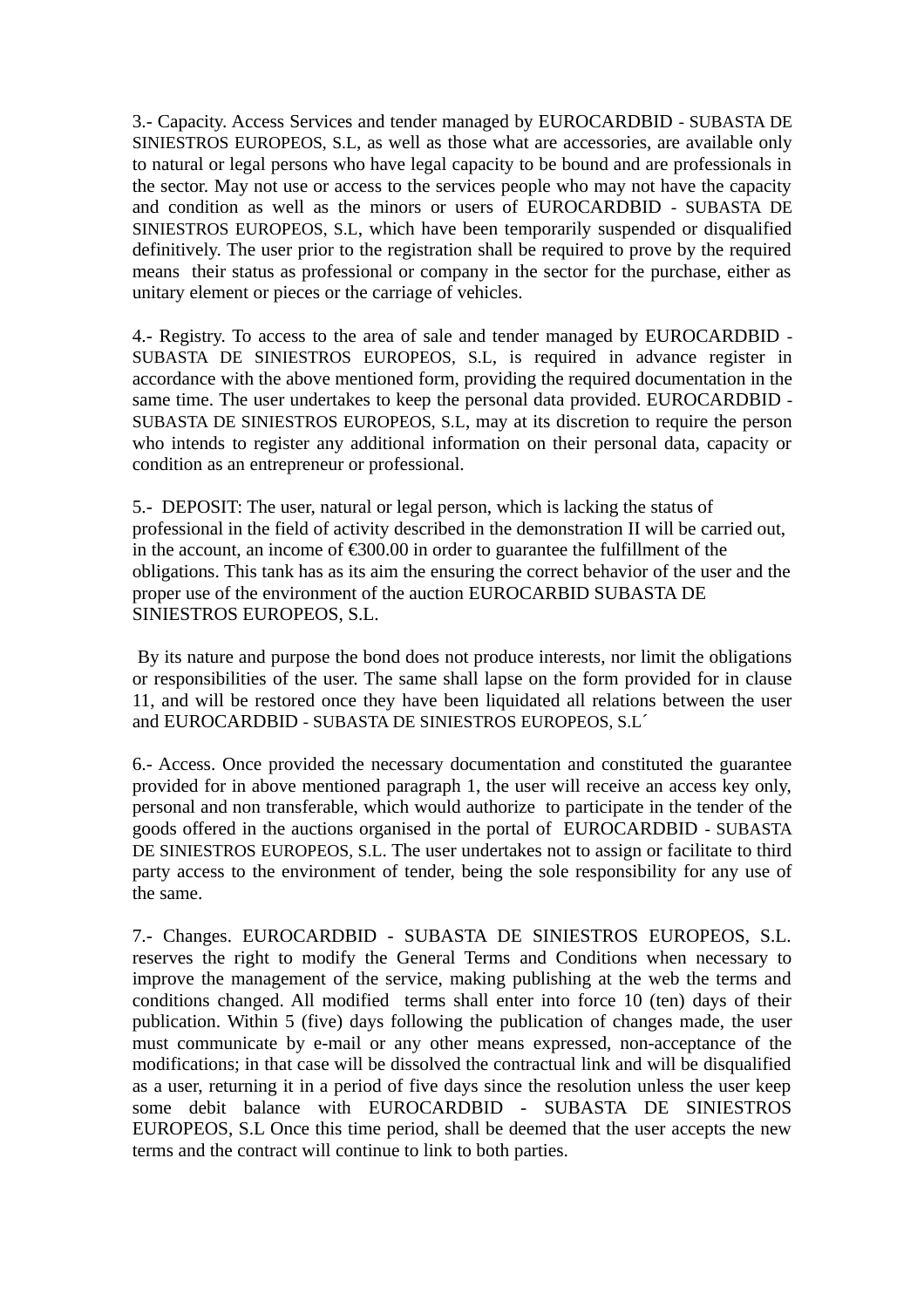8.- Offers. Each one of the vehicles being offered in the auction will contain the specifications, technical characteristics and conditions of the same. The user will have pictures of the vehicle in the state offered. However, the offer of the vehicle should be considered as an unitary body. EUROCARDBID - SUBASTA DE SINIESTROS EUROPEOS, S.L cannot ensure the functioning of the vehicle or its auxiliary systems. Nor does it guarantee that the vehicle contains all of the pieces, spare parts and useful they belonged to the vehicle by your brand and model. The offer expressly consents to submit the vehicle of her property in the bidding platform managed by EUROCARDBID - SUBASTA DE SINIESTROS EUROPEOS, S.L. The user must provide legal documentation of the vehicle (technical information, Registration Card, last receipt of the IVTM tax), as well as accurate information of the vehicle offered, and the general specifications and concrete of the same. The vehicle must be free of charge or charges. For the inclusion in the system of competitive bidding for, the user must provide images and pictures of the vehicle offered in the condition in which it is. Through the request for the inclusion of the vehicle in the tender system managed by EUROCARDBID - SUBASTA DE SINIESTROS EUROPEOS, S.L., the user expresses that have the intention and the right to sell the same car by the price offered. Unless the user seller expressing an explicit option or form of bidding at auction EUROCARDBID CLAIMS EUROPEANS, S. L. may include the vehicle in any of the auction system to develop in the portal.

Bidding and auction sorts. The invitations to tender for the vehicles will be accessible to all registered users that are not suspended or disqualified. The same may be developed either by the system so called "Open bid", nor through the system bid rated as "Blind bid". At the open bid the user will have access and knowledge in real-time bids for the rest of the users. At the closed the user, on the basis of a minimum amount or start price, may make the offer or bid so that the rest of the users are unaware the amount of the same. In both systems is awarded the user that offers the highest bid for the vehicle in time, previously reported in applying of the auction.

09.- privacy of information. To use the services offered by EUROCARDBID - SUBASTA DE SINIESTROS EUROPEOS, S.L., users must facilitate data of a personal nature. Your personal information is processed and stored on the servers or magnetic media that maintain high standards of safety and protection both physical and technological. For more information on the privacy of Personal Data and instances that shall be revealed personal information, you can consult our Privacy Policy. In compliance with the provisions of the Organic Law 15/1999 of December 13, on the Protection of Personal Data, the user may at any time exercise the rights of access, rectification, cancellation and opposition by contacting in writing or through our e-mail address info@eurocarbid.com .

10.- Obligations of the users. Obligations of the buyer. During the term previously set by auction for each of the auctions, interested users are entitled to submit bids for purchase by any vehicles or means of transport for bidding. Offer for sale concludes once the deadline of the auction in which the vehicle has been offered. Once fixed the largest bid carried out through the auction system, the user will be automatically informed by the system that your position has been the largest of the made. The bid by a vehicle the user agrees to be bound by the conditions of sale included in the description of the vehicle contained in the portal. The offer to purchase is irrevocable and the same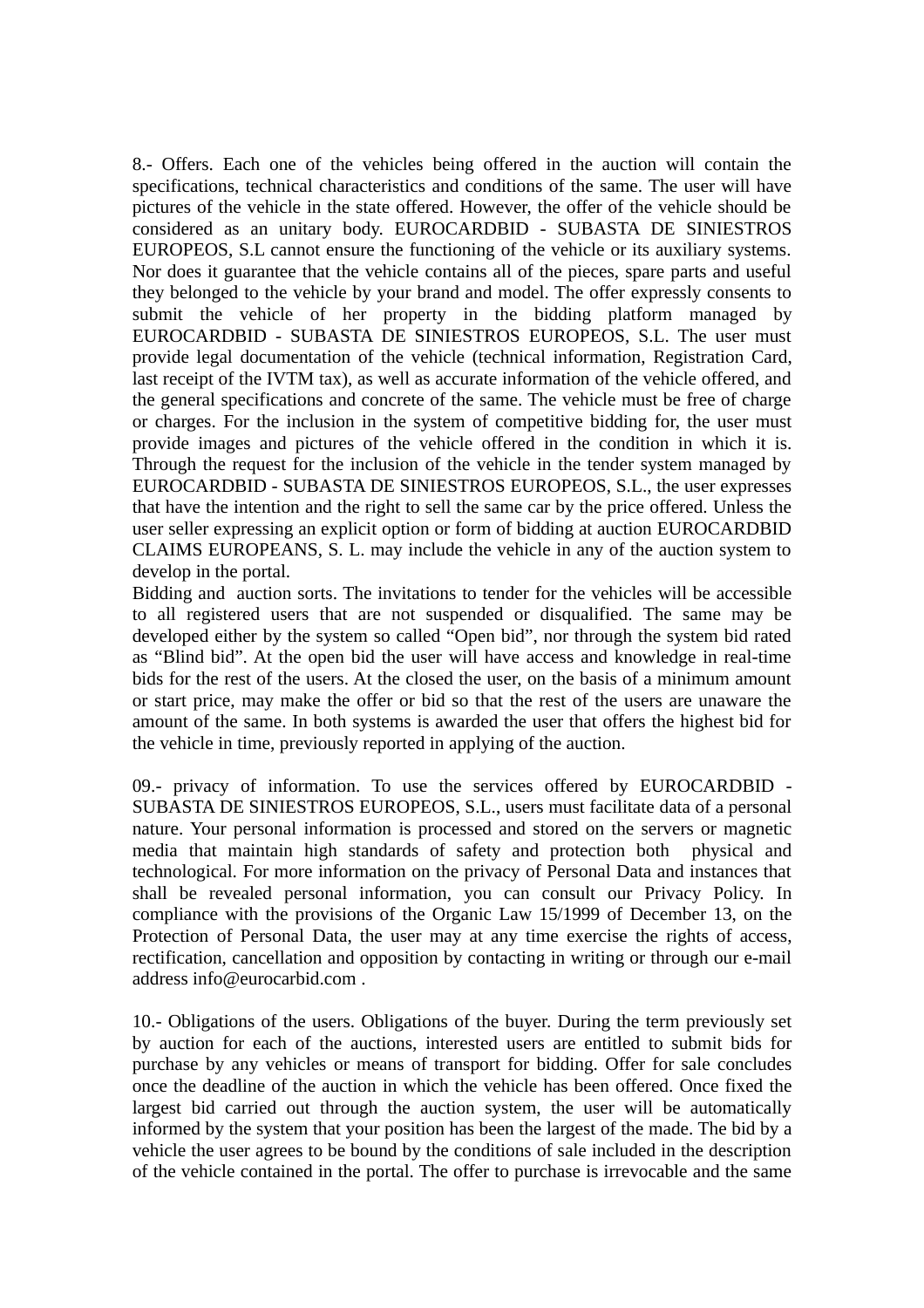will be improved once will be accepted the higher price bid rate by the owner of the vehicle. Prior to holding the auction users will be informed of the acceptance period established for the vehicle offered. Past the term given to the owner or once the offer is accepted, the user would have made the largest bid shall be informed of the acceptance and will have a period of forty-eight hours in order to make the payment by the price offered. The price or higher amount bid rate on the effected the award does not include the costs of managing or transfer of the vehicle. Prices include Value Added Tax (V. A. T.). Obligations of the Seller. The User named as Seller must have legal capacity to sell the asset object of its offer. After completing the auction in which has been offered the vehicle, EUROCARDBID - SUBASTA DE SINIESTROS EUROPEOS, S.L., move the user Seller the largest bid made on your vehicle and availability of the term previously agreed upon and reported during the auction to accept the same. The deadline without the user seller had not acted on the supply side, it is understood that company rejects the same. The user Seller, refused the offers or explicitly previously without commenting about the same, should communicate to EUROCARDBID - SUBASTA DE SINIESTROS EUROPEOS, S.L. request for a new inclusion in the auction system.

11.- Duration. This agreement has a duration of three months, automatically renewable unless either the parties express the opposite, with an advance of the maturity of 15 days. When any of the parties appropriate to withdraw from the contract in accordance with the conditions 5 exposed, EUROCARDBID - SUBASTA DE SINIESTROS EUROPEOS, S.L. will proceed to the repayment of a bond formed in the bank account of ownership of the user designated by him, once they have been cleared in accordance all existing relationships.

12 .- Prohibitions. Users may not: (a) manipulate the prices of the vehicles by artificial bids or fraudulent; (b) to maintain any kind of communication by e-mail, or by any other means during the supply of vehicles with none of the registered users; (c) to disclose their personal data or other users by any means; (d) use of information received on the web of EUROCARDBID - SUBASTA DE SINIESTROS EUROPEOS, S.L.in any area outside of their own environment of auction. This type of activities will be investigated by EUROCARDBID - SUBASTA DE SINIESTROS EUROPEOS, S.L. and its commission may involve suspension or cancellation of the user account, without prejudice to the legal actions that may be formulated by EUROCARDBID - SUBASTA DE SINIESTROS EUROPEOS, S.L.

13 - Violations, disturbances and interference in the system or database is not allowed any action or use of device, software, or other means to interfere in the activities, functions and operational EUROCARDBID - SUBASTA DE SINIESTROS EUROPEOS, S.L., or bids, descriptions, accounts or databases from EUROCARDBID - SUBASTA DE SINIESTROS EUROPEOS, S.L. Any interference, attempt or activity of interference or fraud on the system or contrary to the laws on intellectual property law and/or the prohibitions set forth in this contract the user will be responsible for the appropriate legal action and to the penalties prescribed by this agreement, without prejudice to the duty of compensation for the damage caused.

14 - Penalties and suspension of operations. Without prejudice to other measures, EUROCARDBID - SUBASTA DE SINIESTROS EUROPEOS, S.L., will be able to temporarily suspend or permanently disable an user's account and initiate actions that it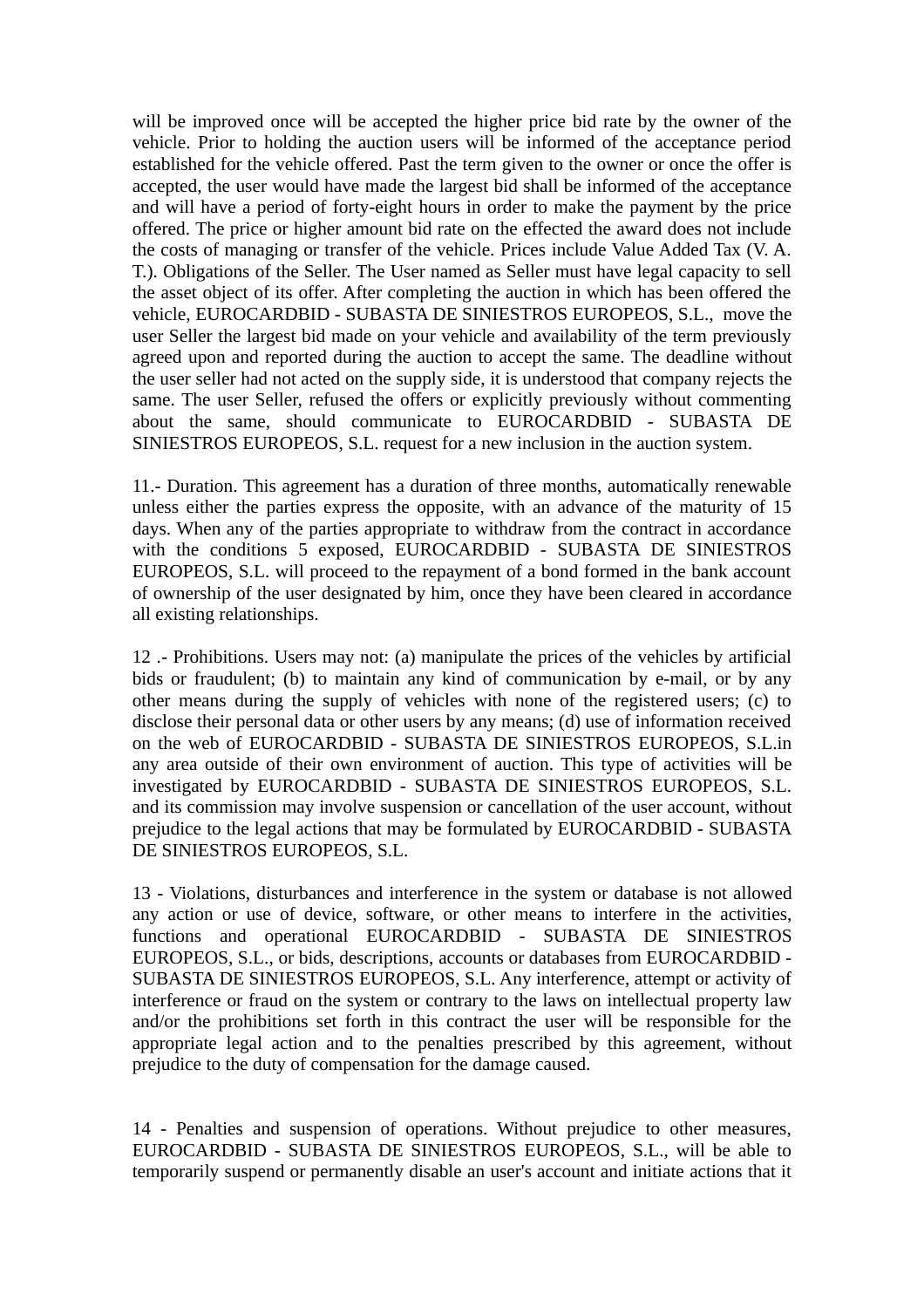deems relevant and/or suspend the provision of their services if (a) breaking any law, or any of the provisions of the terms and general conditions and other policies of EUROCARDBID - SUBASTA DE SINIESTROS EUROPEOS, S.L., ; (b) if you comply with its commitments and obligations as a user; (c) if you are incurred to criterion of EUROCARDBID - SUBASTA DE SINIESTROS EUROPEOS, S.L., in behavior or malicious acts or fraudulent. In the case of the suspension or disqualification of a user, all tenders carried out will be removed from the system and canceled the contracts pending acceptance.

15.- Responsibility. EUROCARDBID - SUBASTA DE SINIESTROS EUROPEOS, S.L., makes available to users a virtual platform that manages the Internet for offers of purchase and sale of vehicles and means of transport, as well as transport and management of necessary documentation. Except in the cases in which EUROCARDBID - SUBASTA DE SINIESTROS EUROPEOS, S.L., is the owner of the vehicle offered, and because the same does not have any provision on the vehicles during the course of tendering and bidding, EUROCARDBID - SUBASTA DE SINIESTROS EUROPEOS, S.L., is not responsible for the effective enforcement of the obligations when the vehicles suffer from deterioration or impairment does not comply with the conditions offered or not can finally perfected the sale for reasons beyond knowledge of the EUROCARDBID - SUBASTA DE SINIESTROS EUROPEOS, S.L.

16.- Scope of the services of EUROCARDBID - SUBASTA DE SINIESTROS EUROPEOS, S.L. This agreement does not create any contract from society, franchise or employment relationship between EUROCARDBID - SUBASTA DE SINIESTROS EUROPEOS, S.L.and the user. EUROCARDBID - SUBASTA DE SINIESTROS EUROPEOS, S.L. undertakes to carry out checks on all the offers made and contained on the web. However the user acknowledges and accepts that EUROCARDBID - SUBASTA DE SINIESTROS EUROPEOS, S.L. does not have effective control over the quality, safety, or legality of the vehicles advertised, the truth or accuracy of the advertisements, as well as the ability of the persons making biddings.

17 - System. 17 - System. EUROCARDBID - SUBASTA DE SINIESTROS EUROPEOS, S.L. is not responsible for any damage or injury caused by failure or errors in the system, on the server or on the Internet. EUROCARDBID - SUBASTA DE SINIESTROS EUROPEOS, S.L. not be held liable for any viruses that may infect the user's computer as a result of the access or use of your web site or as a result of any transfer of data, files, images, texts, audio contained therein. Users may not ascribe any responsibility nor require payment for loss of profits, by virtue of damage resulting from technical difficulties or failures in the systems or the Internet.

 EUROCARDBID - SUBASTA DE SINIESTROS EUROPEOS, S.L. does not guarantee access to and continued use or uninterrupted on your site. The system may eventually be unavailable due to technical difficulties or failures of the Internet, or by any other circumstance beyond to EUROCARDBID - SUBASTA DE SINIESTROS EUROPEOS, S.L. in such cases seek to restore the service as speedily as possible without however being able attributed some kind of responsibility. In the event that during the bidding process the system suffers any interruption or failure functional or technical, auctions that are in force and operational at that time will be suspended and will resume once they are resolved the problems suffered. In such cases shall be respected conditions existing prior to the interruption or failure. Users will be informed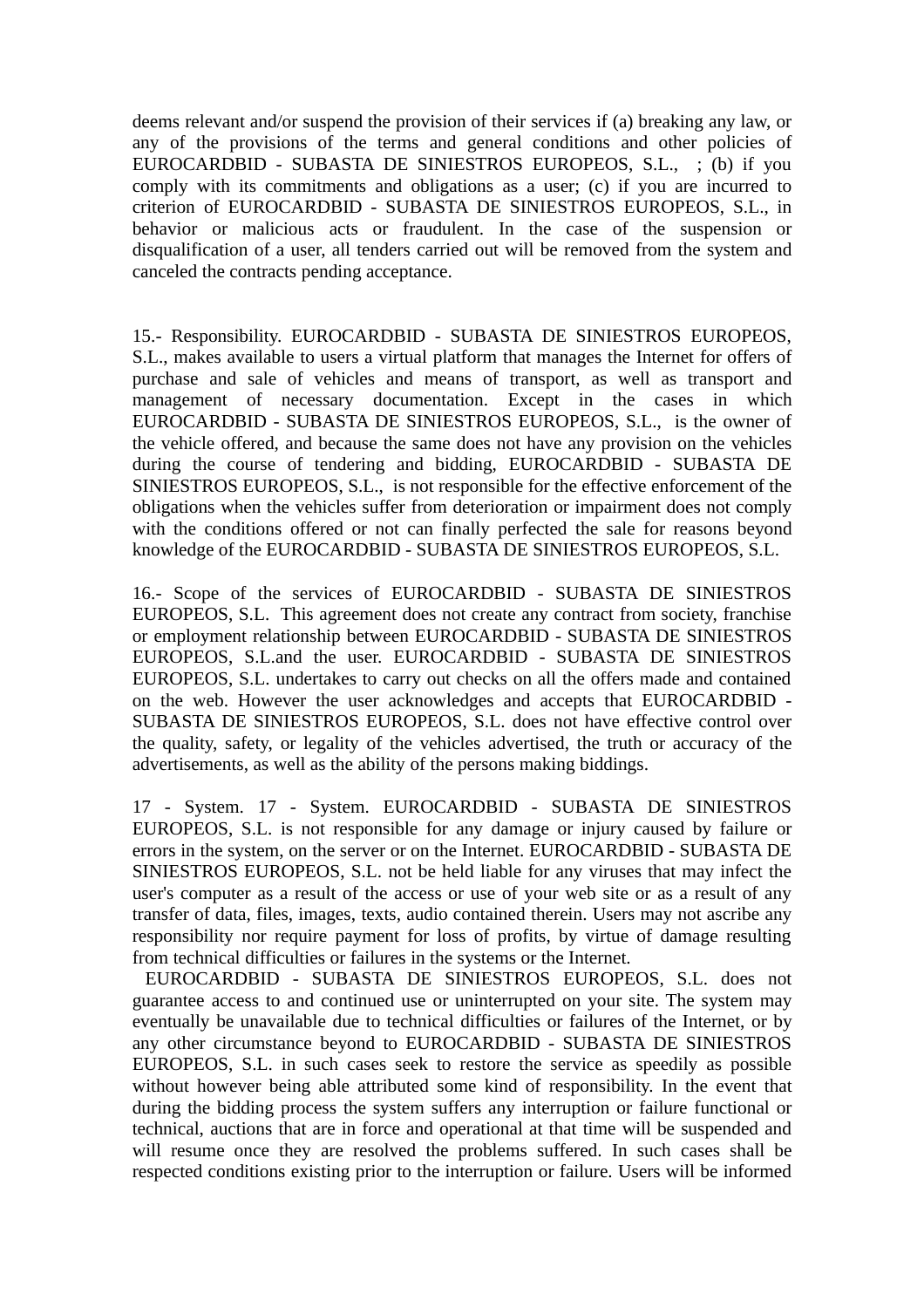of previous form and expresses the restoration of the system.is not responsible for any damage or injury caused by failure or errors in the system, on the server or on the Internet. EUROCARDBID - SUBASTA DE SINIESTROS EUROPEOS, S.L. not be held liable for any viruses that may infect the user's computer as a result of the access or use of your web site or as a result of any transfer of data, files, images, texts, audio contained therein. Users may not ascribe any responsibility nor require payment for loss of profits, by virtue of damage resulting from technical difficulties or failures in the systems or the Internet. EUROCARDBID - SUBASTA DE SINIESTROS EUROPEOS, S.L. does not guarantee access to and continued use or uninterrupted on your site. The system may eventually be unavailable due to technical difficulties or failures of the Internet, or by any other circumstance beyond to EUROCARDBID - SUBASTA DE SINIESTROS EUROPEOS, S.L. in such cases seek to restore the service as speedily as possible without however being able attributed some kind of responsibility. In the event that during the bidding process the system suffers any interruption or failure functional or technical, auctions that are in force and operational at that time will be suspended and will resume once they are resolved the problems suffered. In such cases shall be respected conditions existing prior to the interruption or failure. Users will be informed of previous form and expresses the restoration of the system.

18.- Rates. Billing. The user Purchaser must pay a commission in accordance with the rate in force by the acquisition to EUROCARDBID - SUBASTA DE SINIESTROS EUROPEOS, S.L., when the operation will be further refined. Such rates shall be annexd to the registration document. EUROCARDBID - SUBASTA DE SINIESTROS EUROPEOS, S.L.may modify, change, add, or remove existing rates, at any time, which shall be notified to the users, in the manner provided for in clause 7. EUROCARDBID - SUBASTA DE SINIESTROS EUROPEOS, S.L.reserves the right to take the necessary judicial and extrajudicial as it deems pertinent to the problem of recovering the amounts owed.

Ancillary Services and complementary. EUROCARDBID - SUBASTA DE SINIESTROS EUROPEOS, S.L. offers to users by auxiliary form the possibility to organize and carry out the logistics of transport vehicles acquired. Such services shall be charged on independently to the management provided by the acquisition of vehicles.

19 - Intellectual Property. The contents of the web and its surroundings, relating to the services of EUROCARDBID - SUBASTA DE SINIESTROS EUROPEOS, S.L. as well as programs, databases, networks, files that allow the user to access and use your account are the property of EUROCARDBID - SUBASTA DE SINIESTROS EUROPEOS, S.L. and are protected by the laws and international treaties on copyright, trademark, patent, models and industrial designs. Drug abuse and the total or partial reproduction of these contents are prohibited, except with the express authorisation, in writing, from EUROCARDBID - SUBASTA DE SINIESTROS EUROPEOS, S.L.. Web Site may contain links to other sites which does not indicate that are owned or operated by EUROCARDBID - SUBASTA DE SINIESTROS EUROPEOS, S.L. The presence of links to other web sites does not imply a society, relationship, approval, support of EUROCARDBID - SUBASTA DE SINIESTROS EUROPEOS, S.L.to those sites and their contents.